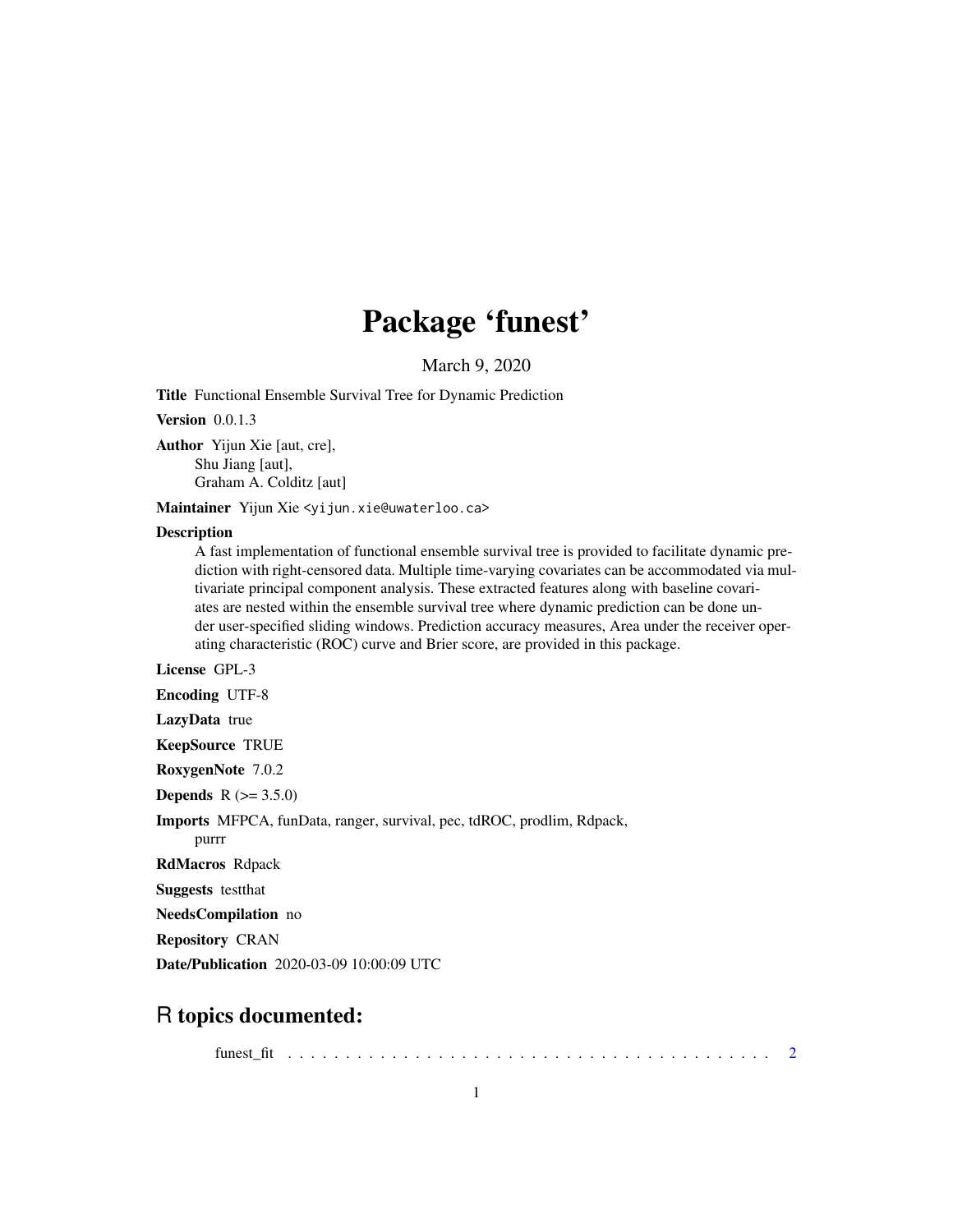<span id="page-1-0"></span>

| Index |  |
|-------|--|
|       |  |
|       |  |
|       |  |
|       |  |
|       |  |
|       |  |

funest\_fit *Fitting functional ensemble survival tree model*

#### Description

The function funest\_fit takes a long and a short form of the survival data, among other arguments for a random survival forest, to fit an functional ensemble survival tree model for predicting survival probability.

#### Usage

```
funest_fit(
  long_train,
  surv_train,
  noftree = 500,
  notcov = 2,split_rule = "maxstat",
  tv_names,
  fv_names,
  nofp = 3,t_star,
  t_pred,
  ...
```
)

#### Arguments

| long_train  | long form of survival data from the training set                       |
|-------------|------------------------------------------------------------------------|
| surv_train  | short form of survival data from the training set                      |
| noftree     | number of trees in the random survival forest                          |
| nofcov      | number of covariates selected in each survival tree                    |
| split_rule  | binary splitting rule for random survival forest, default is "maxstat" |
| $tv_$ names | a list of names of time-varying covariates                             |
| fv names    | a list of names of fixed covariates                                    |
| nofp        | number of multivariate principal components                            |
| t_star      | time for the last observed biomarker measurement                       |
| t_pred      | time at prediction                                                     |
|             | extra arguments that can be passed to ranger()                         |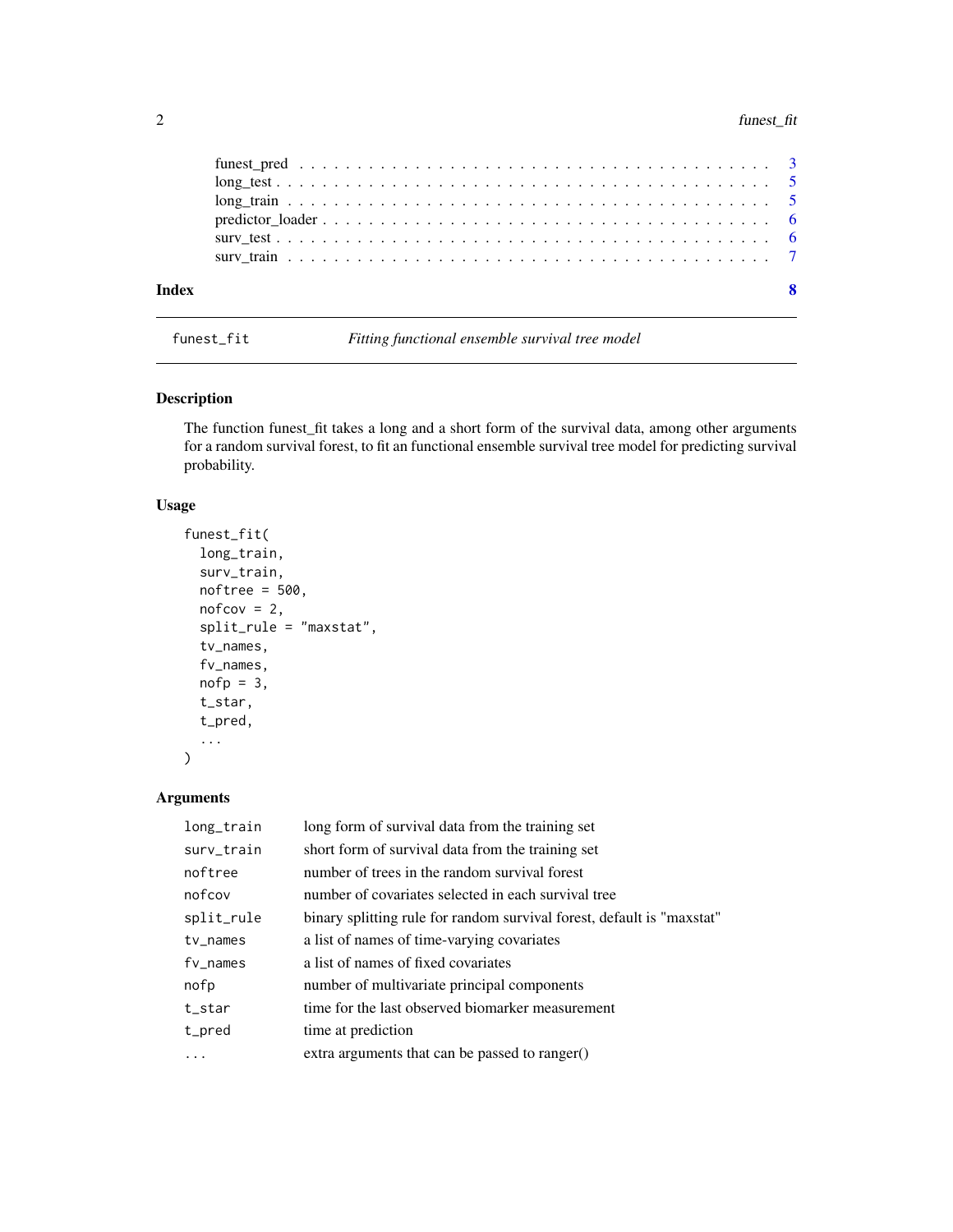#### <span id="page-2-0"></span>funest\_pred 3

#### Value

A list compose two items. The first item is a list of necessary information for prediction used in funest\_pred() function. The second item is the ranger object of the fitted random survival forest.

- misc a list composed of 1) long\_train: long form of survival data from the training set, 2) surv\_train: short form of survival data from the training set, 3) fmla: covariates passed into the ensemble survival tree 4) score\_names: intermediate names for the covariates 5) nofp: number of multivariate principal components 6) train\_data.sub: data frame of all covariates after MFPCA been performed
- rg functional ensemble survival tree model

#### References

Jiang S, Xie Y, Colditz GA (2020). "Functional Ensemble Survival Tree: Dynamic Prediction of Alzheimer's Disease Progression Accommodating Multiple Time-Varying Covariates." doi: [10.1101](https://doi.org/10.1101/2020.02.17.952994)/ [2020.02.17.952994.](https://doi.org/10.1101/2020.02.17.952994)

Wright MN, Ziegler A (2017). "ranger: A fast implementation of random forests for high dimensional data in C++ and R." *Journal of Statistical Software*, 77(i01).

#### Examples

```
library(funest)
data("long_train")
data("surv_train")
w = funest_fit(long_train, surv_train, tv_names = list("Y1", "Y2", "Y3"), fv_names = list("W"),
noftree = 10, t_star = 5.5, t_pred = 11)
```
funest\_pred *Predicting survival probability with time-varing covariates*

#### Description

The function funest\_pred takes the functional ensemble survival tree object from funest\_fit() to produce predicted survival probability at user specified t\_star and t\_pred along with prediction accuracy measures. Must run "predictSurvProb.ranger = predictor loader()" before calling this function.

#### Usage

```
funest_pred(
  funest.fit,
  long_test,
  surv_test,
  tv_names,
  fv_names,
  t_star,
  t_pred
)
```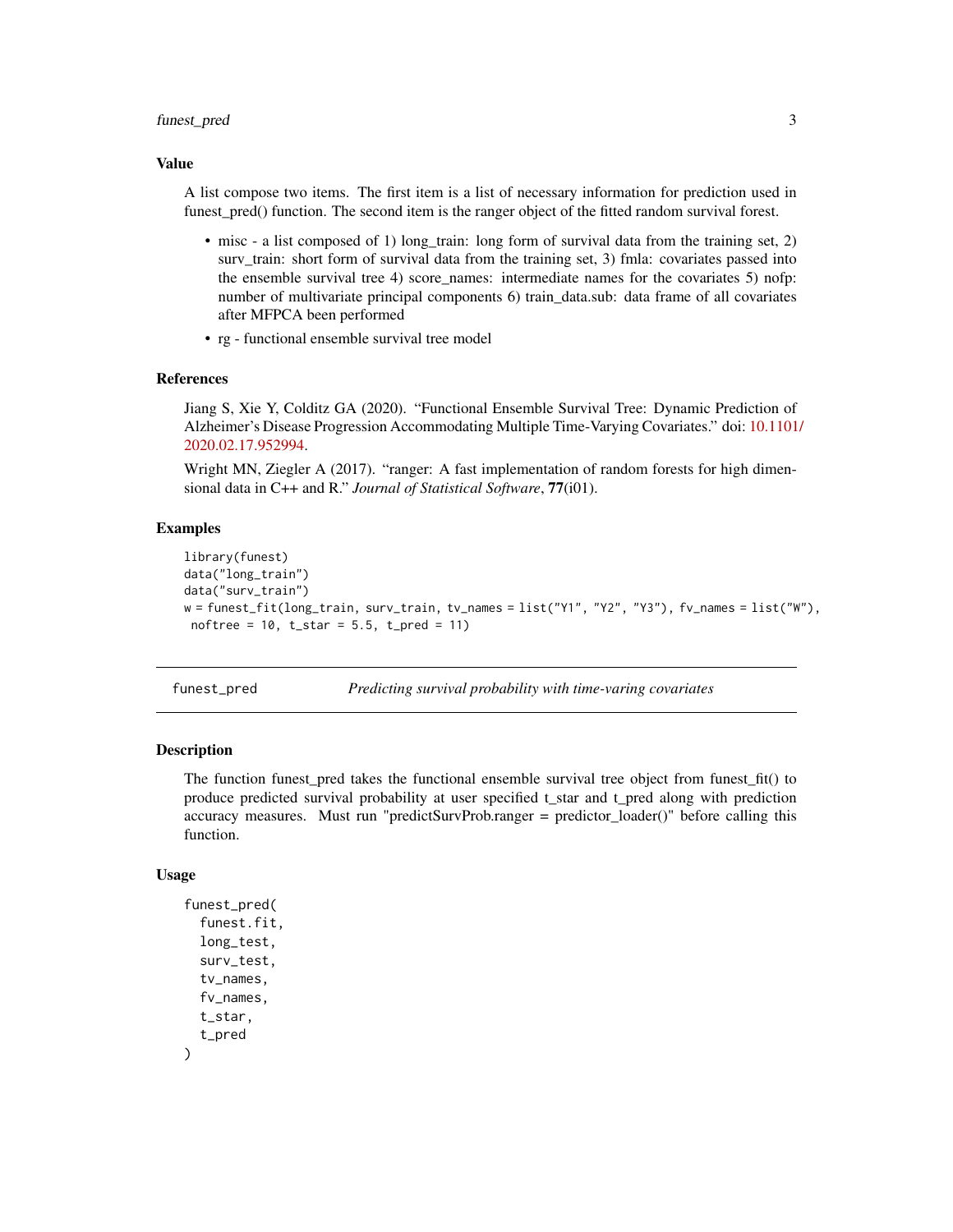#### Arguments

| funest.fit  | returned object from funest_fit() function       |
|-------------|--------------------------------------------------|
| long_test   | long form of survival data from the testing set  |
| surv_test   | short form of survival data from the testing set |
| $tv_$ names | a list of names of time-varying covariates       |
| $fv$ _names | a list of names of fixed covariates              |
| t_star      | time for the last observed biomarker measurement |
| t_pred      | time at prediction                               |

#### Value

A list of three items. The first is a matrix of individual ID and their corresponding predicted survival probability. The second is the estimated Brier score. The third is the estimated area under the ROC curve.

- pred\_pb predicted survival probability at t\_pred for each individual conditional on being alive at t\_star
- bs Brier score
- AUC area under the receiver operating characteristic (ROC) curve

#### References

Li L, Hu B, Greene T (2015). "A simple method to estimate the time-dependent ROC curve under right censoring."

Schoop R, Graf E, Schumacher M (2008). "Quantifying the predictive performance of prognostic models for censored survival data with time-dependent covariates." *Biometrics*, 64(2), 603–610.

#### Examples

```
library(funest)
data("long_train")
data("surv_train")
data("long_test")
data("surv_test")
# must run the following line before calling funest_pred()
predictSurvProb.ranger = predictor_loader()
w = funest_fit(long_train, surv_train, tv_names = list("Y1", "Y2", "Y3"),noftree = 10,
 f_{v\_names} = list("W"), t\_star = 5.5, t\_pred = 11)
pred = funest_pred(w, long_test, surv_test, tv_names = list("Y1", "Y2", "Y3"),
 fv\_names = list("W"), t\_star = 5.5, t\_pred = 11)
pred$bs
pred$AUC
```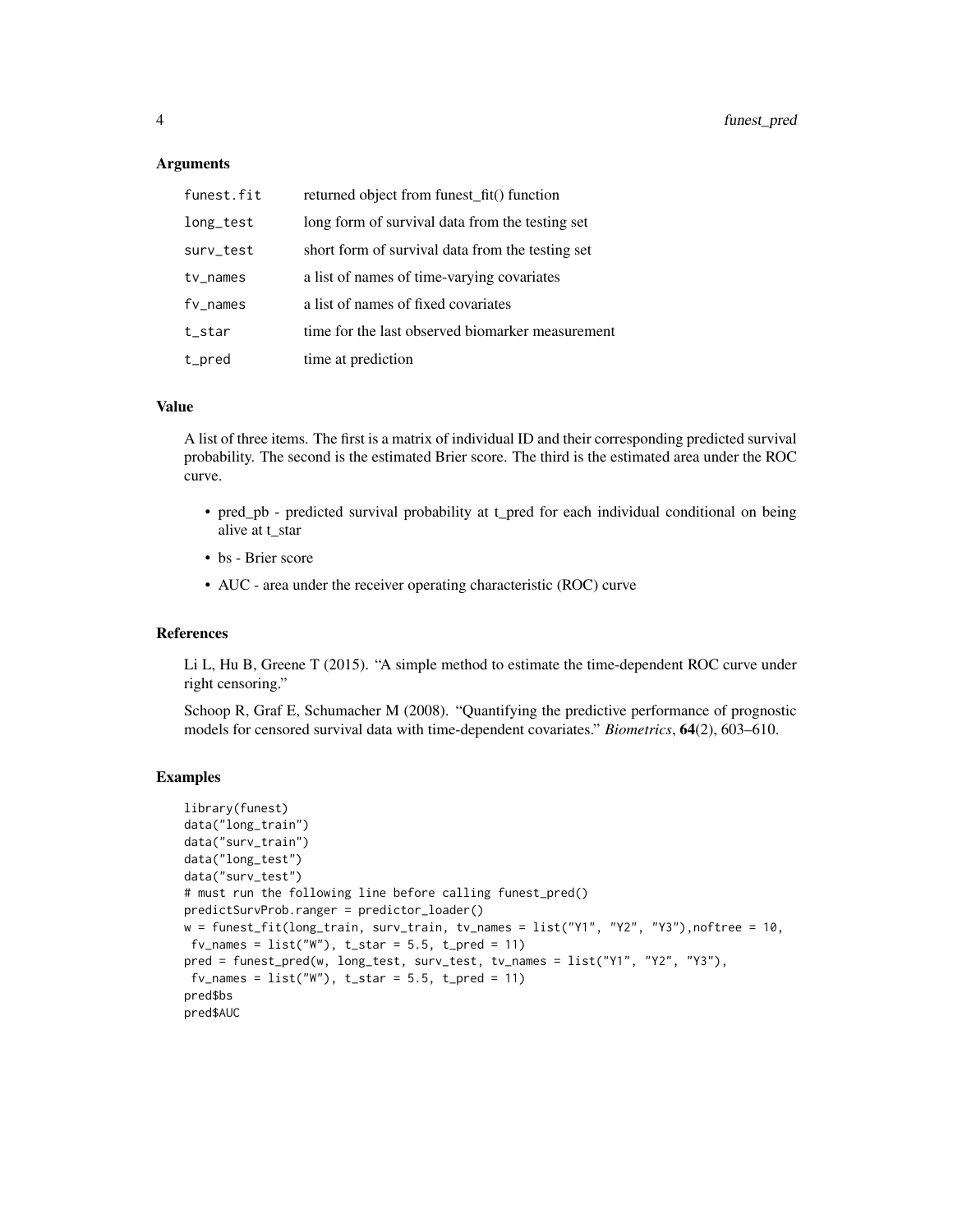<span id="page-4-0"></span>

#### Description

This contains the long form of the simulated testing data.

#### Usage

data(long\_test)

#### Format

data.frame

#### Examples

data(long\_test)

long\_train *A sample of long form of training data*

#### Description

This contains the long form of the simulated training data.

#### Usage

data(long\_train)

#### Format

data.frame

#### Examples

data(long\_train)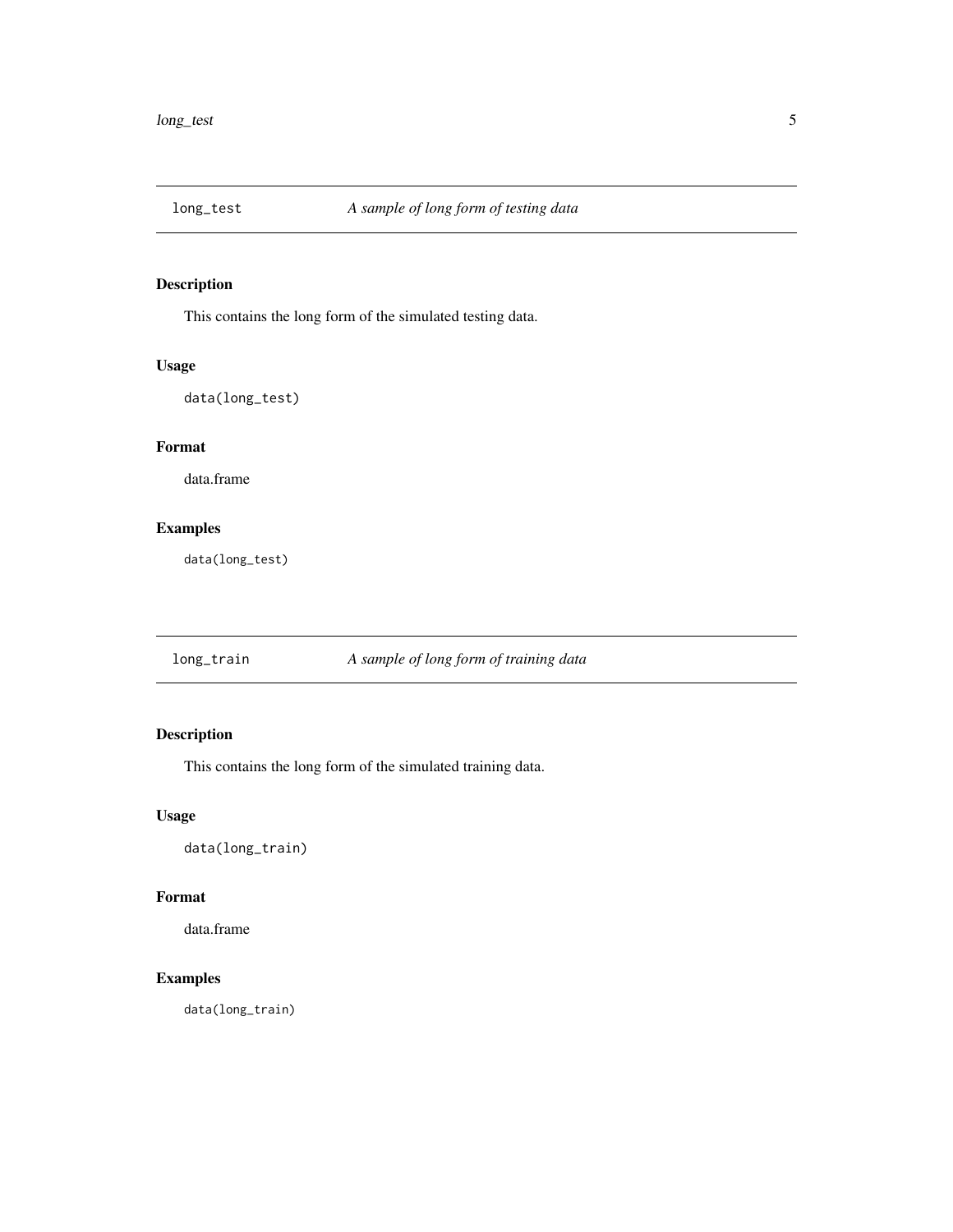<span id="page-5-0"></span>predictor\_loader *predictor\_loader*

#### Description

An intermediate function for loading the necessary function into .GlobalEnv

#### Usage

```
predictor_loader()
```
#### Value

None

#### Examples

```
# must run the following code before calling funest_pred()
predictSurvProb.ranger = predictor_loader()
```
surv\_test *A sample of short form of testing data*

#### Description

This contains the short form of the simulated testing data.

#### Usage

data(surv\_test)

#### Format

data.frame

#### Examples

data(surv\_test)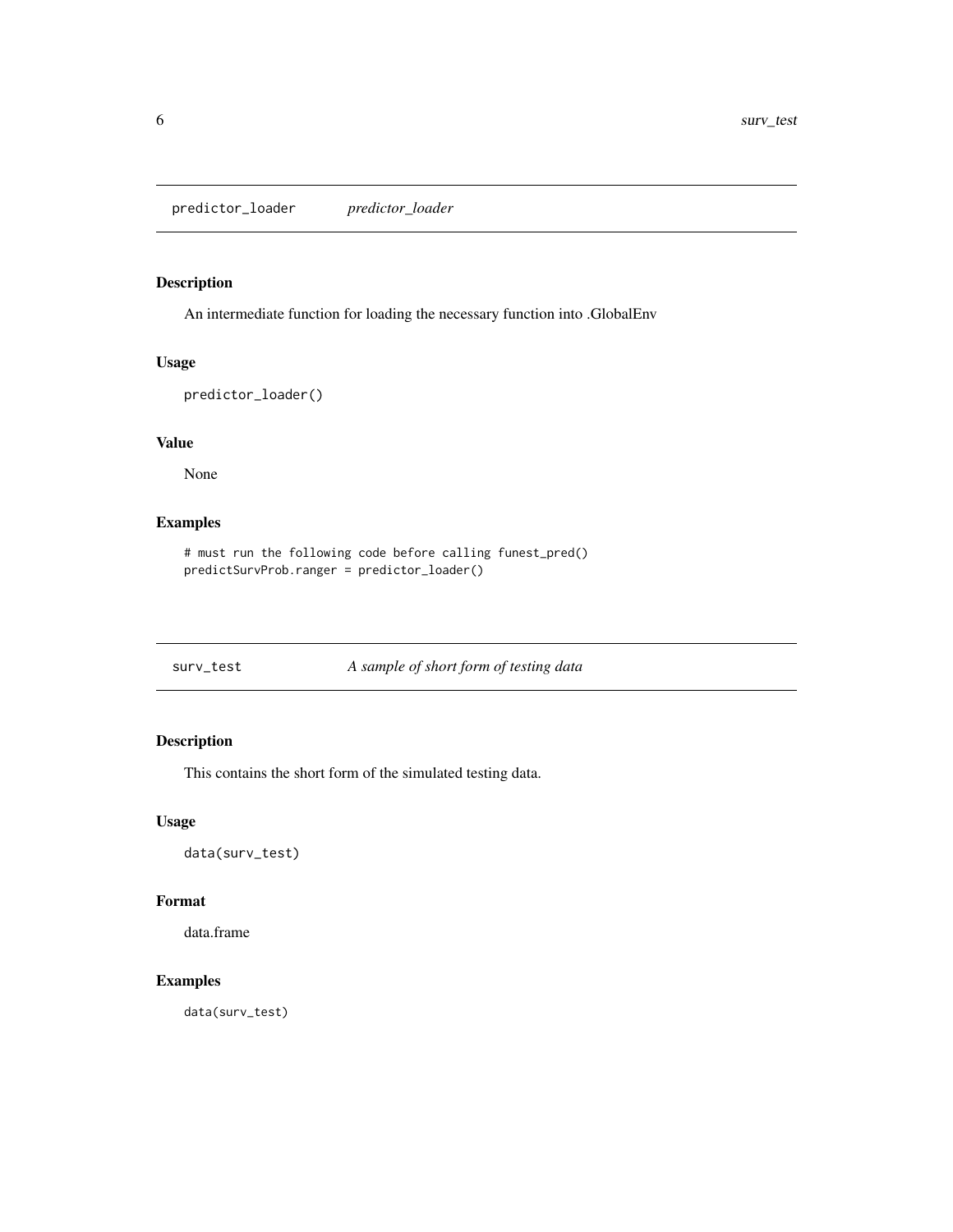<span id="page-6-0"></span>

### Description

This contains the short form of the simulated training data.

#### Usage

data(surv\_train)

#### Format

data.frame

#### Examples

data(surv\_train)